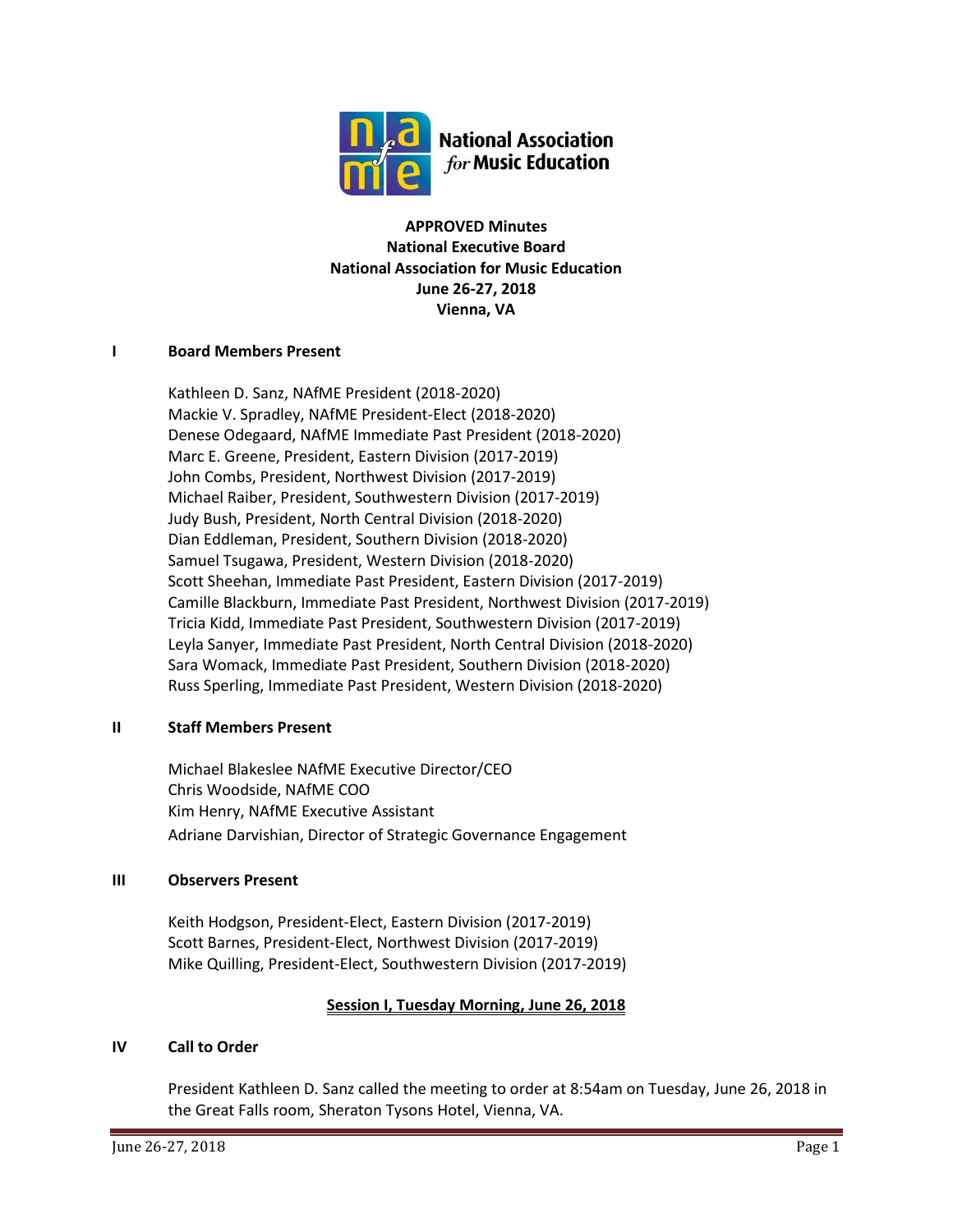### **V Review and Adoption of Agenda (Appendix A)**

*IT WAS MOVED BY KIDD, SECONDED BY GREENE, AND CARRIED UNANIMOUSLY TO ADOPT THE AGENDA AND CONFIRM THE INTERIM ACTION AS PRESENTED WITH FLEXIBILITY AS DIRECTED BY THE PRESIDENT, WITH THE REMOVAL OF THE POSITION STATEMENT "ADVOCACY AND THE MUSIC EDUCATOR" FROM THE CONSENT AGENDA.*

*CONFIRMED APPROVAL OF THE NAFME MINUTES OF THE MAY 22, 2018 NEB MEETING.*

|          | <b>APPROVAL OF NAFME REPRESENTATIVE COUNCIL</b> |                                                                                                                                                                                                     |
|----------|-------------------------------------------------|-----------------------------------------------------------------------------------------------------------------------------------------------------------------------------------------------------|
| $\circ$  | <b>COLLEGIATE ADVISORY COUNCIL</b>              | <b>EASTERN DIVISION: KEITH KOSTER, NY</b><br>SOUTHWESTERN DIVISION: ELIZABETH MCFARLAND,<br>МO                                                                                                      |
| $\circ$  | <b>COUNCIL FOR GENERAL MUSIC EDUCATION</b>      | NORTHWEST DIVISION: VAL ELLET, OR<br><b>EASTERN DIVISION: ERIN ZAFFINI, NH</b><br>SOUTHWESTERN DIVISION: KELLY HOLLINGSWORTH,<br>TX                                                                 |
| $\circ$  | <b>COUNCIL FOR GUITAR EDUCATION</b>             | <b>NORTHWEST DIVISION: ERIK LARSON, ID</b><br><b>EASTERN DIVISION: LOREN FORTNA, NJ</b><br>SOUTHWESTERN DIVISION: EDUARDO N. TRUJILLO,<br>NM                                                        |
| $\circ$  | <b>COUNCIL OF MUSIC PROGRAM LEADERS</b>         | <b>NORTHWEST DIVISION: MIKE MORGAN, WA</b><br><b>EASTERN DIVISION: JUDITH HAWKINS, MD</b>                                                                                                           |
| $\circ$  | <b>COUNCIL FOR ORCHESTRAL EDUCATION</b>         | <b>WESTERN DIVISION: MATT MULVANEY, CA</b><br><b>EASTERN DIVISION: ANTHONY PINELLI, NY</b><br>SOUTHWESTERN DIVISION: TOM NUGENT, CO                                                                 |
| $\circ$  | <b>MUSIC HONOR SOCIETY CHAIRPERSONS</b>         | NORTHWEST DIVISION: MICHAEL LEWIS, WA<br>SOUTHWESTERN DIVISION: SARAH SACCO, MO                                                                                                                     |
| $\circ$  | <b>COUNCIL FOR CHORAL EDUCATION</b>             | <b>NORTHWEST DIVISION: DEAN LUETHI, WA</b>                                                                                                                                                          |
| $\circ$  | <b>COUNCIL FOR INNOVATIONS EDUCATION</b>        | <b>NORTHWEST DIVISION: RANDY ZSCHAECHNER,</b><br>MT                                                                                                                                                 |
| $\circ$  | <b>COUNCIL FOR JAZZ EDUCATION</b>               | <b>EASTERN DIVISION: JAMIE STROFFOLINO, NY</b><br><b>NORTHWEST DIVISION: SCOTT BROWN, WA</b><br><b>NORTH CENTRAL DIVISION: RODNEY</b><br>WHITAKER, MI<br>SOUTHWESTERN DIVISION: DAVE HAMMOND,<br>CO |
| $\circ$  | <b>COUNCIL FOR MUSIC COMPOSITION</b>            | <b>EASTERN DIVISION: STEPHEN SHEWAN, NY</b><br>NORTHWEST DIVISION: SHEENA DHAMSANIA,<br><b>WY</b>                                                                                                   |
| $\circ$  | <b>COUNCIL FOR BAND EDUCATION</b>               | <b>EASTERN DIVISION: JENNY NEFF, PA</b><br>SOUTHWESTERN DIVISION: GARY BRANDES,<br>MO                                                                                                               |
| $\Omega$ | <b>COUNCIL FOR CHORAL EDUCATION</b>             | <b>EASTERN DIVISION: NORMAN ZOGAIB, NY</b>                                                                                                                                                          |
|          | APPOINTMENTS OF COUNCIL AT-LARGE MEMBERS:       |                                                                                                                                                                                                     |
| $\Omega$ | <b>COUNCIL FOR GENERAL MUSIC EDUCATION</b>      | <b>BRIDGET JAMES, STEPHANIE BENISCHEK</b>                                                                                                                                                           |
| $\circ$  | <b>COUNCIL FOR GUITAR EDUCATION</b>             | <b>KEVIN VIGIL</b>                                                                                                                                                                                  |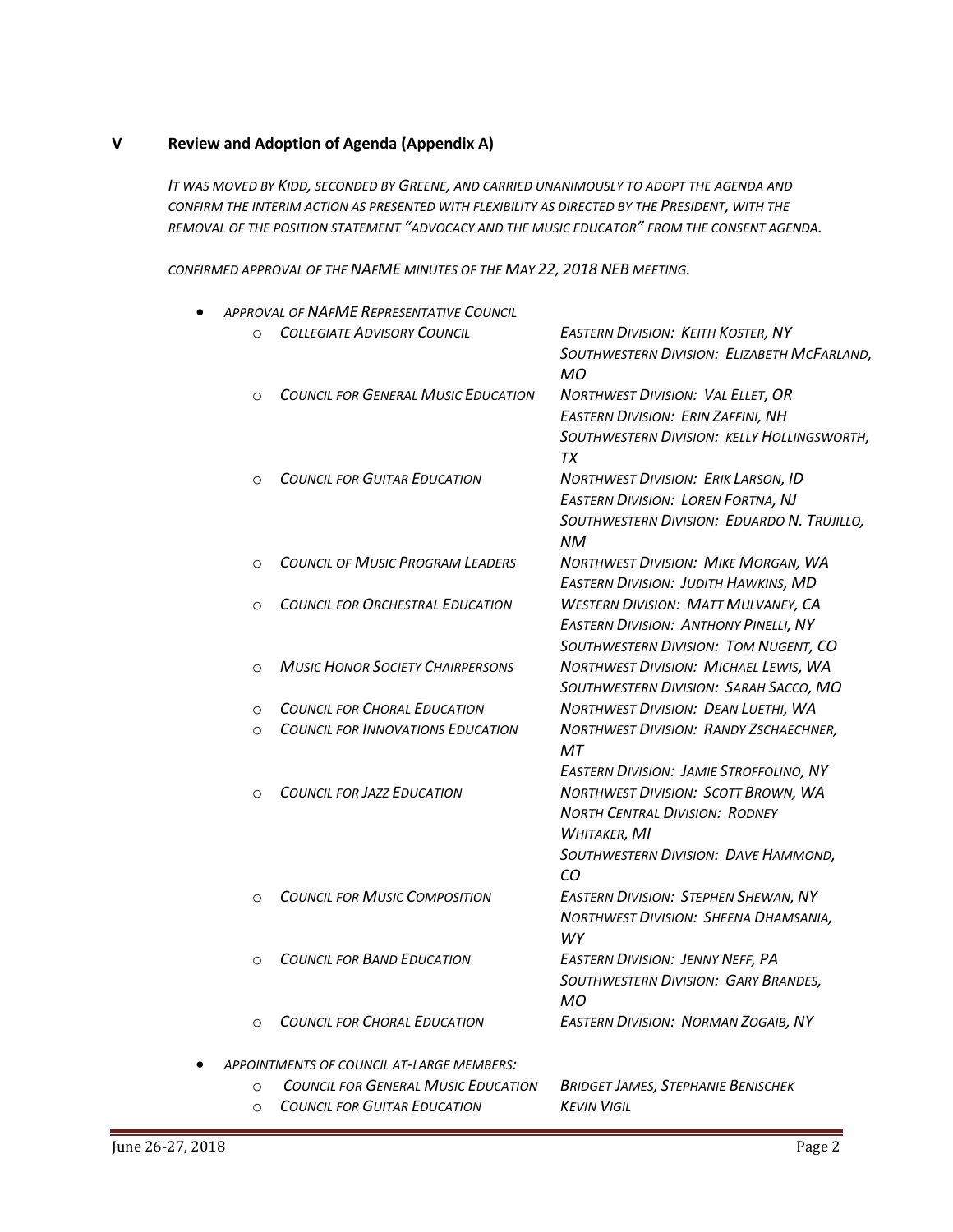- o *COUNCIL FOR JAZZ EDUCATION TODD STOLL, RICHARD VICTOR, JUSTIN BINEK*
- o *COUNCIL FOR MUSIC COMPOSITION DANIEL DEUTSCH, PATRICIA RILEY, ANDREW*
- o *COUNCIL FOR MUSIC PROGRAM LEADERS SHAWN CHASTAIN, MARK PROPST, DEMARIS*
- 
- *MARTIN SMITH HANSEN* o *COUNCIL FOR INNOVATIONS ALLYSSA JONES, CARON COLLINS, JARRITT SHEEL*
- *APPROVAL OF GMT EDITORIAL COMMITTEE:*
	- o *RICHARD LAWTON, ROSCOMARE ROAD ELEMENTARY SCHOOL*
	- o *CAROL MCDOWELL, COVERDELL ELEMENTARY SCHOOL*
	- o *MICHELLE PAYNTER PAISE, MOREHEAD STATE UNIVERSITY*
	- o *MEGAN M. SHERIDAN, UNIVERSITY OF FLORIDA*
- *APPROVAL OF SRME EXECUTIVE COMMITTEE:*
	- o *BEATRIZ ILARI, UNIVERSITY OF SOUTHERN CALIFORNIA*
	- o *EVELYN ORMAN, UNIVERSITY OF NORTH CAROLINA AT CHARLOTTE*
	- o *WENDY SIMS, UNIVERSITY OF MISSOURI*
- *APPROVAL OF JRME ASSOCIATE EDITOR AND EDITORIAL COMMITTEE:*
	- o *PETER MIKSZA, INDIANA UNIVERSITY, ASSOCIATE EDITOR*
	- o *SARAH BARTOLOME, NORTHWESTERN UNIVERSITY*
	- o *WILLIAM FREDRICKSON, FLORIDA STATE UNIVERSITY*
	- o *MARTIN NORGAARD, GEORGIA STATE UNIVERSITY*
	- o *JEREMY MANTERNACH, UNIVERSITY OF IOWA*
	- o *ELIZABETH PARKER, TEMPLE UNIVERSITY*
	- o *JASON SILVEIRA, UNIVERSITY OF OREGON*
	- o *LAURA STAMBAUGH, GEORGIA SOUTHERN UNIVERSITY*
	- o *LEONARD TAN, NANYANG TECHNOLOGICAL UNIVERSITY, SINGAPORE*
- *APPROVAL OF UPDATE CO-EDITOR AND EDITORIAL COMMITTEE:*
	- o *FOR RESEARCHER:*
		- *BRYAN NICHOLS, PENNSYLVANIA STATE UNIVERSITY*
		- *GREG SPRINGER, FLORIDA STATE UNIVERSITY*
		- *LAURA SINDBERG, UNIVERSITY OF MINNESOTA*
	- o *FOR CLINICIAN:*
		- *MELISSA ABRAMO, NORTH SALEM CENTRAL SCHOOL DISTRICT*
		- *DAVID POPE, ELYRIA CITY SCHOOL DISTRICT*
		- *JOE PARISI, UNIVERSITY OF MISSOURI-KANSAS CITY*
	- o *FOR CO-EDITOR:*
		- *BRIAN SILVEY, UNIVERSITY OF MISSOURI*
- *APPROVAL OF SMTE EXECUTIVE COMMITTEE:*
	- o *CHAIR-ELECT (2018-2020): DAVID RICKELS, UNIVERSITY OF COLORADO, BOULDER*
	- o *COMMUNICATIONS CHAIR (2018-2020): JAY DORFMAN, KENT STATE UNIVERSITY*
	- o *NORTH CENTRAL DIVISION (2018-2024): NATHAN KRUSE, CASE WESTERN RESERVE*

 *UNIVERSITY*

o *WESTERN DIVISION (2018-2024): BRITTANY MAY, BRIGHAM YOUNG UNIVERSITY*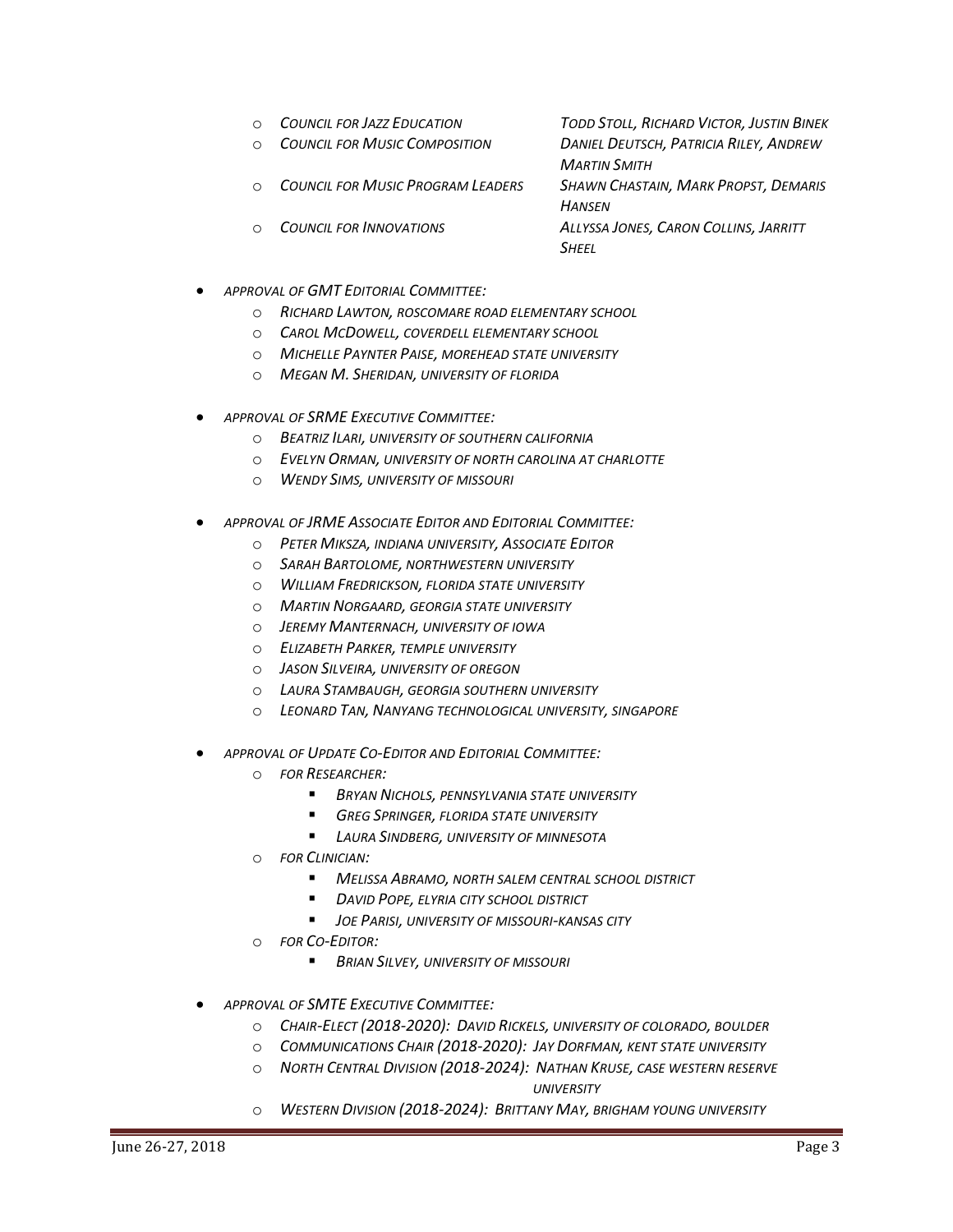- *APPROVAL OF JMTE EDITORIAL COMMITTEE (2018-2024):*
	- o *VANESSA BOND, UNIVERSITY OF HARTFORD*
	- o *JEREMY MANTERNACH, UNIVERSITY OF IOWA*
	- o *JOSEPH ABRAMO, UNIVERSITY OF CONNECTICUT*
- *APPROVAL OF CANDIDATES FROM THE SOUTHWESTERN DIVISION NOMINATING COMMITTEE REPORT* 
	- o *GARY BRANDES (MO)*
	- o *ANNE DAWSON (OK)*

### **VI Executive Session**

*WITHOUT OBJECTION, IT WAS CARRIED UNANIMOUSLY TO GO INTO EXECUTIVE SESSION AT 8:58AM.*

*WITHOUT OBJECTION, IT WAS CARRIED UNANIMOUSLY TO RETURN TO REGULAR SESSION AT 9:17AM.*

Guests and Observers were excused from the Executive Session at 8:58am and returned into the meeting at 9:17am.

The Board returned from Executive Session and reported out that it had discussed financial, budget, personnel, and program development issues.

*IT WAS MOVED AND SECONDED BY THE EXECUTIVE COMMITTEE AND CARRIED UNANIMOUSLY TO ADOPT THE BUDGET AS PRESENTED FOR FISCAL YEARS 2018-2019 AND 2019-2020.*

#### **VII Reports**

### **A Report of Chair, Executive Committee**

President Sanz led a discussion on the current work on Diversity, Equity, Inclusion and Access, and the Standards. The board discussed providing the lists of work on these two topics at the Summer and Fall Division Board Meetings, as well as the Society and Council Chairs. Staff was directed to provide these two lists on the Amplify communities indicated.

### **B Report of Executive Director/CEO**

Executive Director Mike Blakeslee highlighted, as requested by the NEB, a few items from the consolidated management report by the four strategic objectives. The board inquired about the current situation with auto-renewal for membership, as well as the current IT repair plan and timeline. Mr. Blakeslee discussed with the board the upcoming meeting with State Executives at National Assembly to further discuss the IT needs of the state MEAs for a better member experience and better internal systems for everyone. The board asked Mr. Blakeslee to provide a summary of the discussion with the State Executives at National Assembly to fully inform the Division President's meeting with the Division Boards at National Assembly. Mr. Blakeslee noted improvements on the IT systems in the past two years, such as the new registration system that is being used by the national office and some state MEAs. Mr. Blakeslee informed the board about the current discovery phase the IT consultants were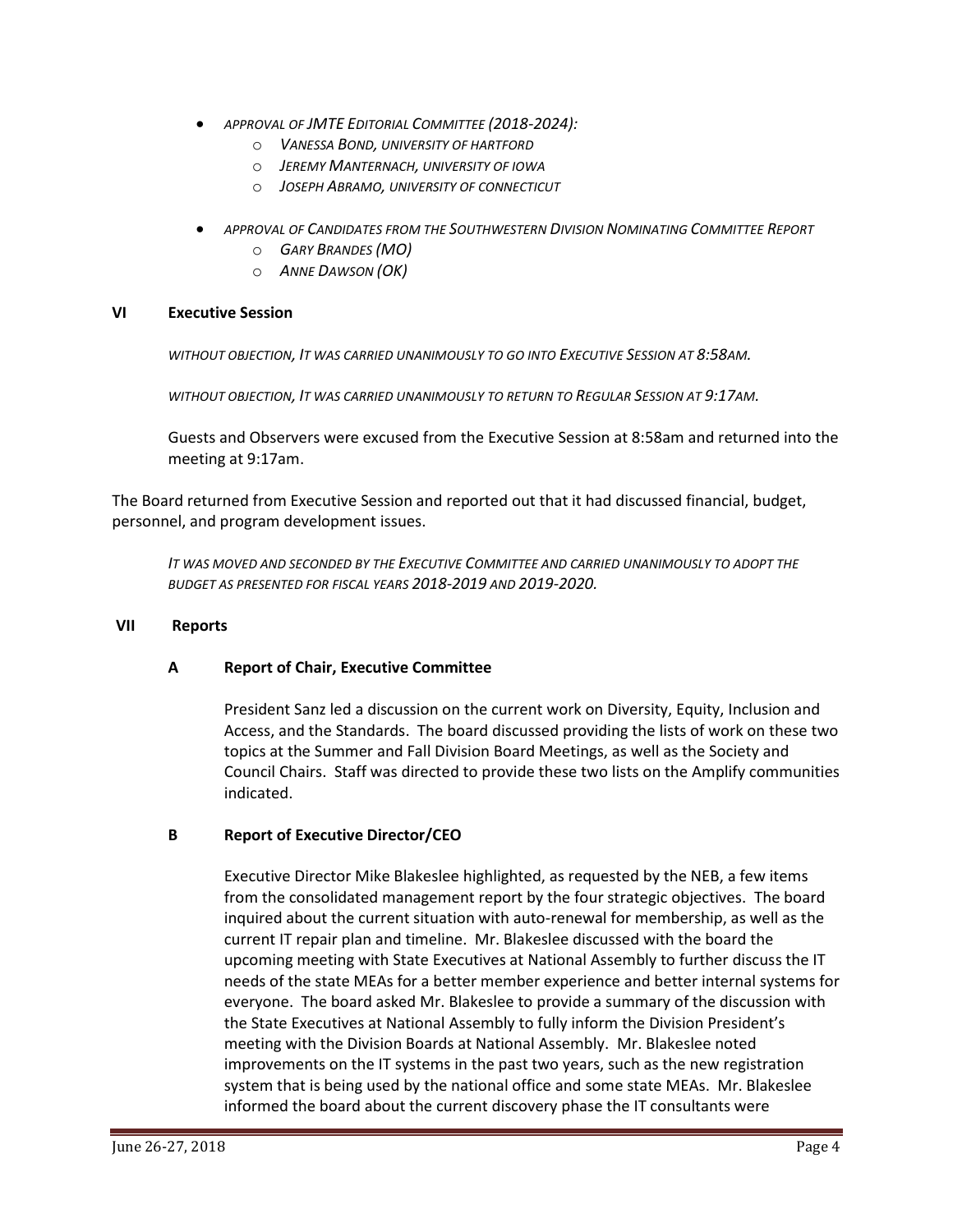undergoing to find what is working and not working in the current system. These findings will inform how best to improve the IT system going forward. Staff will continue to report updates to the NEB on the IT plan and timeline.

Mr. Blakeslee asked NAfME Chief Operating Office Chris Woodside to provide a legislative update to the board. Currently, committees in both the House and Senate are building appropriations and holding hearings regarding the proposed bipartisan budget agreement that allows for a total of \$131 billion in additional non-defense discretionary funding which would affect ESSA Well-Rounded funding. The Guarantee Access to Arts & Music Education (GAAME) Act, introduced by Rep. Nydia Velazquez (NY-7), will insert language into Title I, Part A of ESEA, to encourage school districts to use these funds to improve student access to sequential, standards-based music educations, taught by licensed educators. The request for co-sponsors will be a NAfME Hill Day ask for 2018.

Mr. Woodside informed the board the Rep. Meeks and Sen. Booker resolution that staff has been working closely with these member offices, will drop on Wednesday, June 27, 2018. This resolution celebrates African American contributions to music and calls for equality in music education for students of color. Lastly, the Higher Education Act (HEA) is unlikely to have any more movement over the summer.

Mr. Blakeslee provided a logistical overview of the upcoming National Assembly. Mr. Blakeslee also reviewed for the board the upcoming straw poll that will occur at the 2019 National Assembly, and in 2019 the meeting will move from VA to Washington, DC. Eastern Division Immediate Past-President Scott Sheehan also reviewed for the board the upcoming leadership sessions at National Assembly 2018 and how that would help identify those interested in the upcoming Emerging Leaders Forums, Music Program Leaders Forums, and Collegiate Forums at the 2018 In-Service meeting.

## **C Foundation Report**

Mr. Blakeslee reviewed the most recent Give a Note (GAN) Foundation board meeting for the NEB. GAN decided to continue the Foundation as a standalone organization, independent from NAfME. That separation took place immediately on passage of a motion by the GAN board. The transition period for practical and logistical issues of GAN away from NAfME will occur approximately over the next six weeks.

### **D Report on NAfME Elections**

Mr. Blakeslee provided to the board the data on voting rates that was requested on the national election, as well as the division elections for the past three years. The board discussed different possibilities to increase voting by the membership. The board agreed to have a small group review what the current policy states as campaign rules and then provide suggestions on how to improve that policy to better promote voting. President Sanz requested Immediate Past-President Denese Odegaard be the Chair of the committee.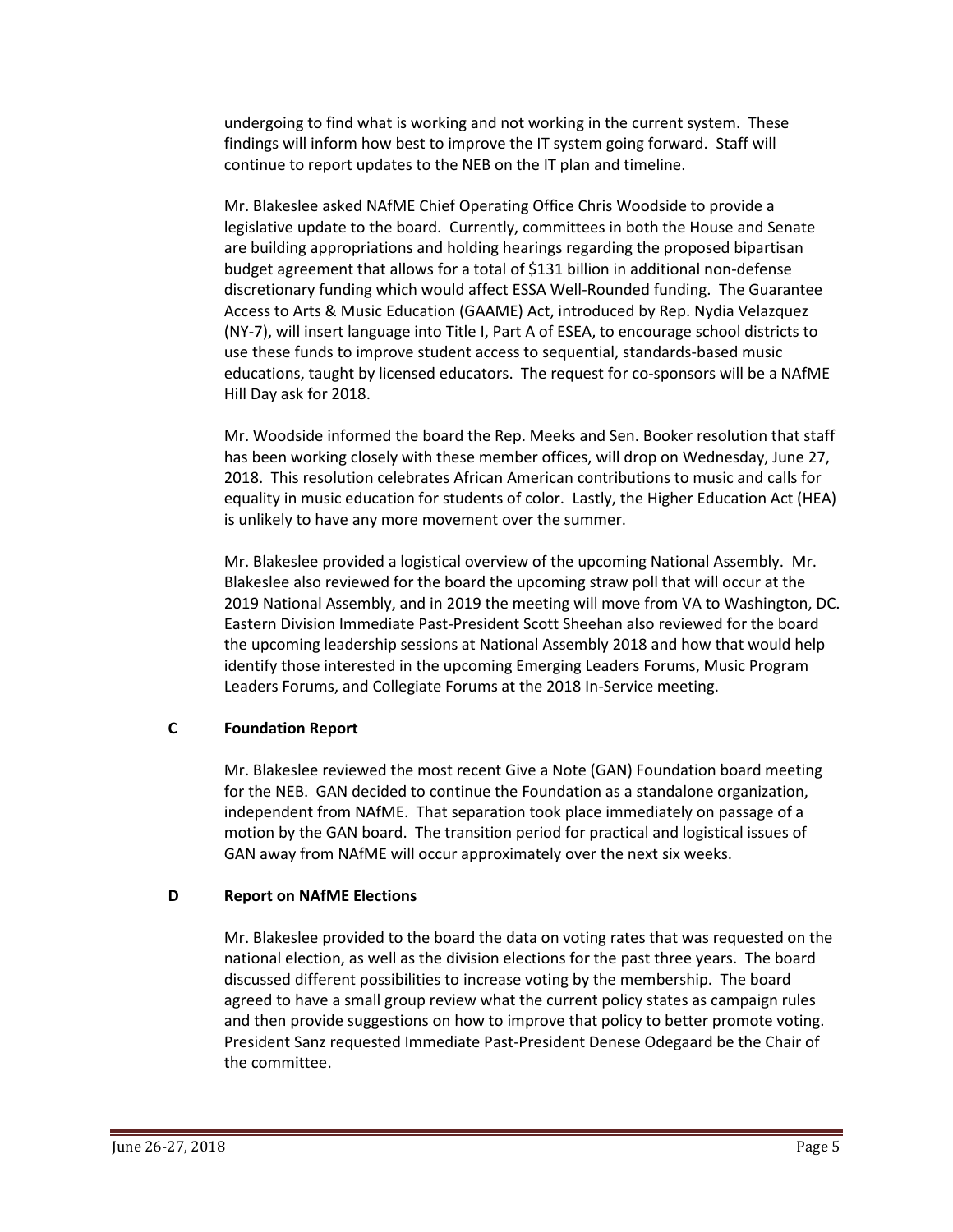The Southwestern candidates for Division President-Elect were approved on the consent agenda, page 2.

### **E Report of Chair, Professional Development Committee**

Professional Development Chair Denese Odegaard provided an update of the 2018 annual In-Service Conference. The title sponsor is Quaver, and each Opus has a sponsor. The website is up to date with all the conference information. Next, the forum leaders will be brought together to determine the best of use of that session time.

Professional Development Chair Odegaard provided an update on the 2020 combined conference. The first planning meeting was held at the Biennial Research Conference in March 2018. This was followed by a virtual planning to determine the timeline for the call for proposals and submissions. These planning meetings will be ongoing and reports will continue to be provided.

Professional Development Chair Odegaard provided an update on mentoring. The mentoring program for large city schools has begun. There will be a forum in December in which the mentor work will be observed and the program will be evaluated, and any necessary changes can be made to the program.

ANHE Chair Scott Sheehan provided an update on the 2018 All National Honors Ensembles event. Notifications went out to the students, and work is ongoing with the conductors on implanting the Standards with the honors ensembles. Staff will provide a schedule of the ANHE events to the board. Looking ahead to dates for 2019 when ANHE merges back with the In-Service Conference in Orlando, FL at the Gaylord Palms, the student deadline for submissions will be May 3, 2019 at 11:59pm EST. Mr. Sheehan and staff will work to get this information out to the Divisions in a timely manner. Staff will work with states to ensure a production plan and assistance is in place for ANHE.

## **F Report of NEB Liaisons**

President Sanz asked the board to review the NEB Liaison reports provided in the board book.

President Sanz recessed the NEB at 11:55am for lunch. Following the lunch recess, the meeting was called back to order at 12:47pm.

# **Session II, Tuesday Afternoon, June 26, 2018**

## **G Report of Chair, Position Statement Committee**

The NEB asked to discuss the position paper that was listed in the consent agenda. President Sanz led the discussion about the position paper. The position paper went through a rigorous and public review process. It was presented to the membership, and the Music Program Leaders Council for input. The feedback from the many different constituencies was informative and incorporated into the current draft for review by the NEB. After much discussion, the NEB determined the position paper should be sent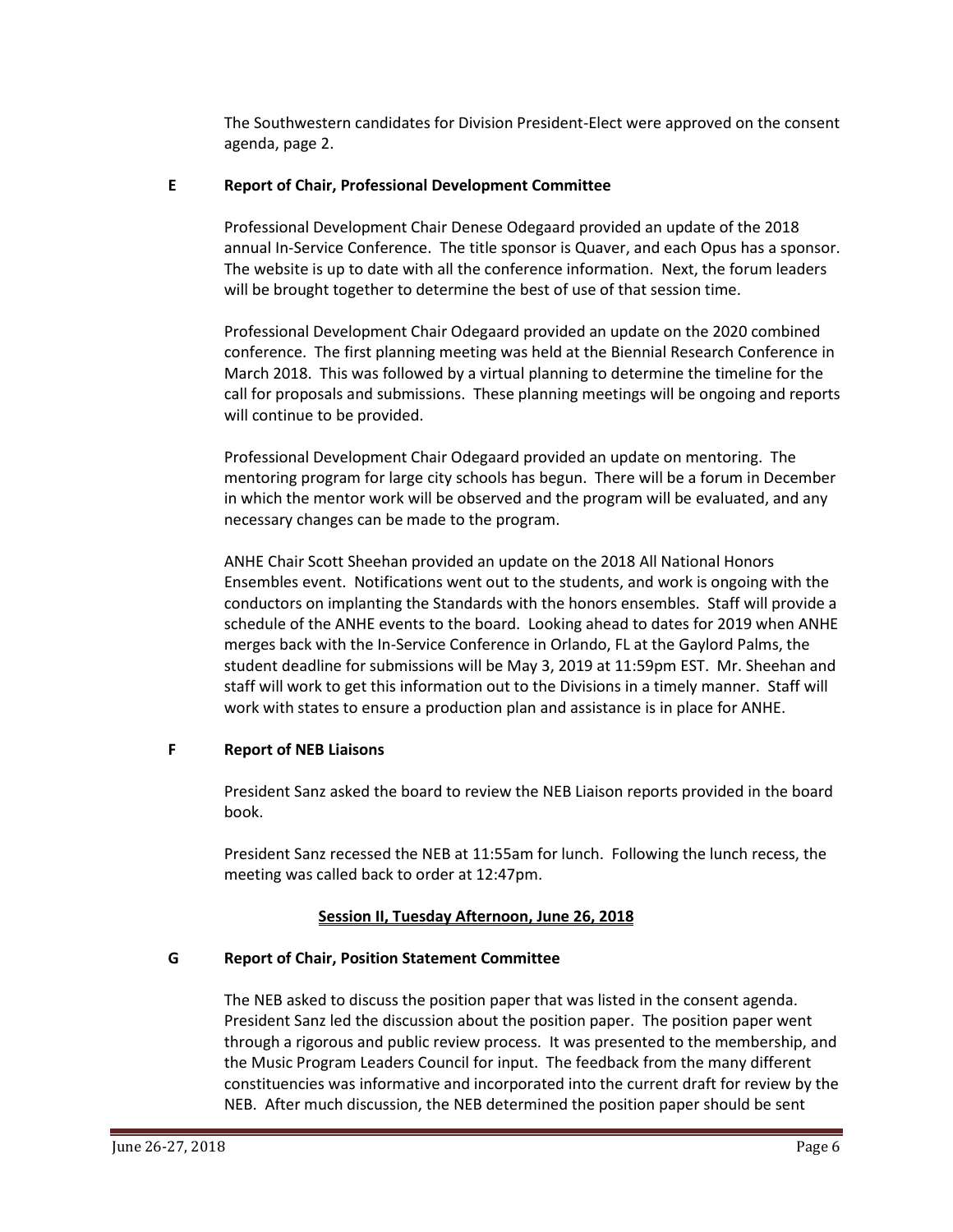back to the Committee to revisit format and comments from the board. After Committee review, the NEB may be asked to review a new format for approval.

Eastern Division Immediate Past President Scott Sheehan asked the committee to consider writing a position statement on diversity and inclusion for ensemble directors. Western Division Immediate Past President Russ Sperling asked the committee to consider writing a position statement on curriculum selection and ensemble repertoire. The board also discussed the creation of a code of ethics as other similar organizations to NAfME have for their organizations.

*IT WAS MOVED BY SHEEHAN, SECONDED BY WOMACK, AND CARRIED UNANIMOUSLY TO CREATE A CODE OF ETHICS FOR NAFME.*

Staff will provide the Position Statement Committee with materials necessary for this work.

### **H 2017 Annual Reports – Societies and Councils**

President Sanz informed the board she had reviewed and determined for the coming year the new liaisons and would remind them of their Societies and Councils responsibilities, as well as remind the Societies and Councils to best utilize their board chair in their regularly scheduled meetings.

#### **VIII Appointments**

### **A Council Appointments by Division**

Approved in the consent agenda. See page 2.

### **B Council Appointments – Members-At-Large**

Approved in the consent agenda. See page 2.

### **C General Music Today Editorial Committee**

Approved in the consent agenda. See page 2.

### **D Society for Research in Music Education (SRME) Executive Committee**

Approved in the consent agenda. See page 2.

### **E Journal of Research in Music Education (JRME) Editorial Committee**

Approved in the consent agenda. See page 2.

### **F Update Editorial Committee**

Approved in the consent agenda. See page 2.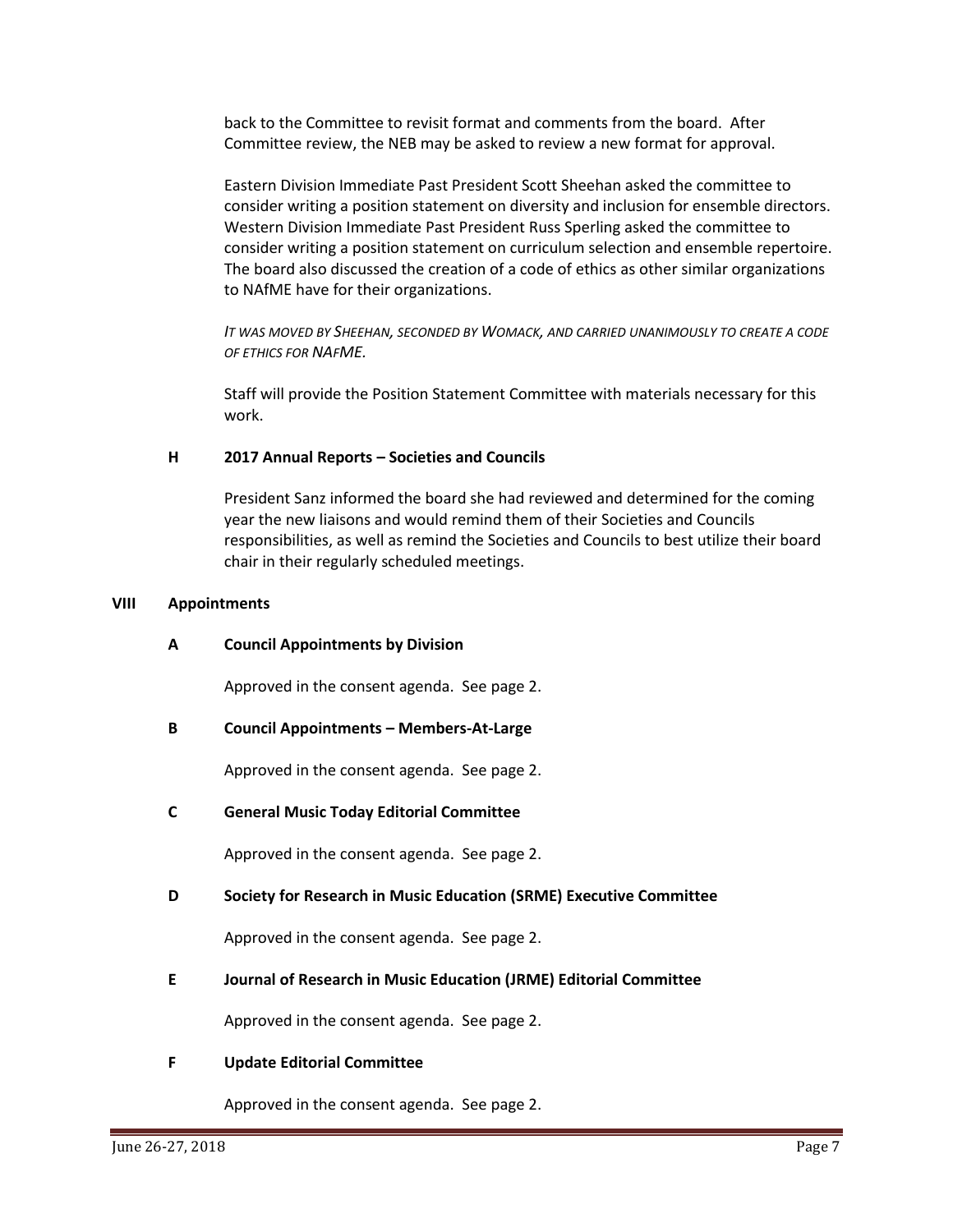**G Society for Music Teacher Education (SMTE) Executive Committee** Approved in the consent agenda. See page 2.

### **H Journal of Music Teacher Education (JMTE) Editorial Committee**

Approved in the consent agenda. See page 2.

#### **IX Old Business**

#### **A List of 2018 Fall Division Board Meeting Dates**

President Sanz reviewed the dates for the 2018 Fall Division Board Meetings. Staff will be providing the Division Presidents with materials via powerpoint on programs and advocacy from the national office. Division Presidents can use this material at the Division Board Meetings and the state MEA meetings if it is helpful with their planned presentations.

#### **B List of 2019 Fall Division Board Meeting Dates**

President Sanz reviewed the dates provided for 2019 and asked the Division Presidents to begin to determine dates during the Division Board Meetings planned at National Assembly and in the fall. Staff will continue to update these dates for the Division Presidents.

### **C List of 2018-2020 NEB Meeting Dates**

President Sanz reviewed the dates for the 2018-2020 NEB Meetings.

### **D Updating Travel Matrix for 2018-2020**

President Sanz asked the NEB to provide their upcoming travel to state MEAs to ensure the travel matrix is kept up to date by staff.

### **E Common Agenda Items**

President Sanz reviewed the common agenda items for the National Assembly 2018 Division Board meetings. Division Presidents will also review the Power Points that will be supplied by staff with the information on programs and advocacy from the national office.

- Collegiate voting
- State chair positions
- Technology developments
- Setting fall 2019 meeting dates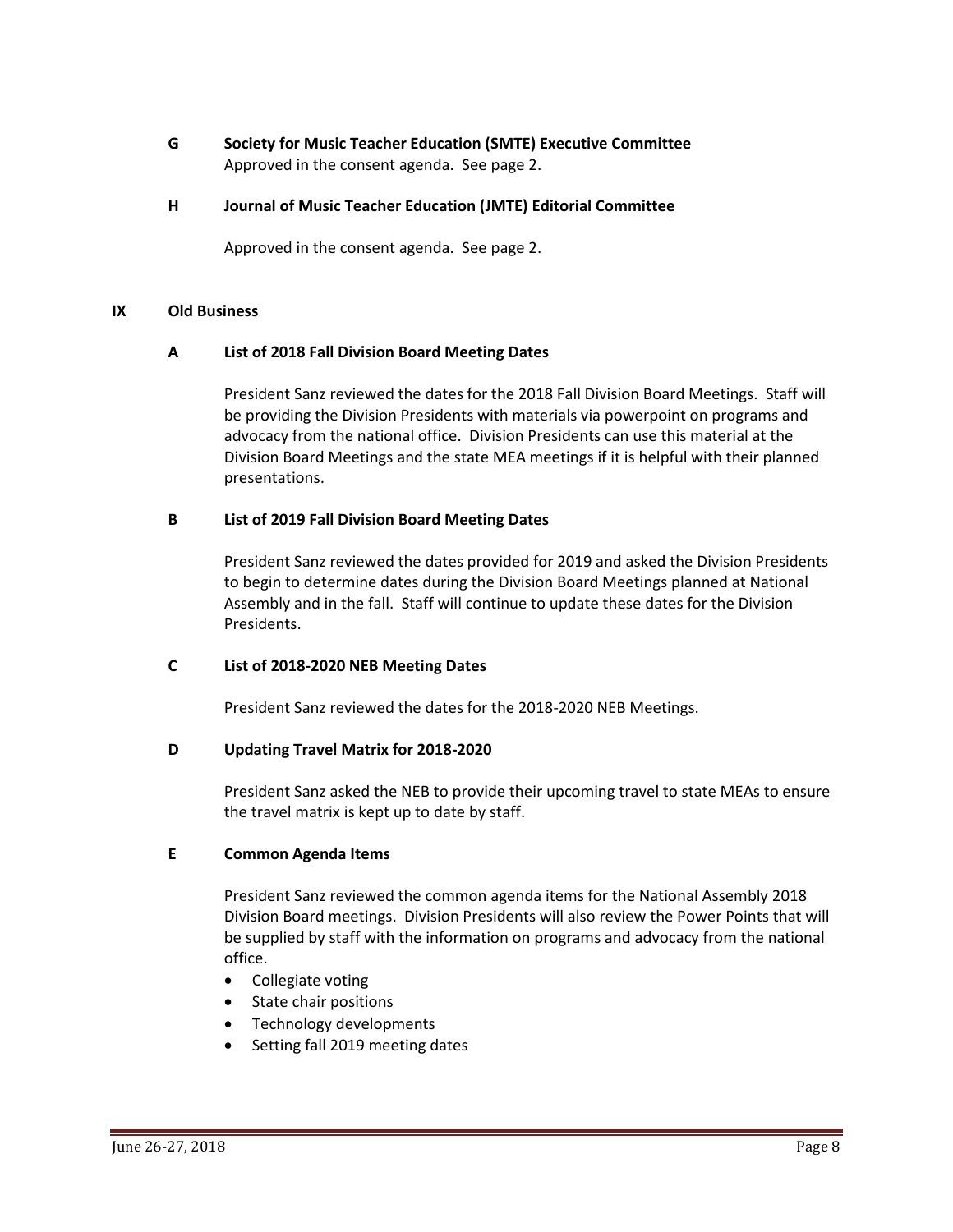President Sanz reviewed the common agenda items for the Fall Division Board Meetings:

- Collegiate voting
- Technology update
- Standards (OTL, MCA, etc)
- Conversations on Diversity and Inclusion
- Setting fall 2019 meeting dates

### **F Future NASS dates and locations**

President Sanz reviewed the 2019-2020 NASS date possibilities and new location in Washington, DC. Staff will update the board on final dates once they are determined.

### **X New Business**

## **A Policy on Partnerships**

President Sanz asked the NEB to review the current policy on "Project-Based Relationships with Outside Organizations". The board discussed possible changes to this policy to better reflect the work of the organization and the input of the Executive Committee and board.

*IT WAS MOVED BY SPERLING, SECONDED BY KIDD, AND CARRIED UNANIMOUSLY TO ACCEPT THE UPDATES TO THE POLICY ON PARTNERSHIPS AS AMENDED IN DISCUSSION.*

The Board went into a Retreat Session from 2:30pm-4:00pm to study, review and discuss specific topics. No actions were taken during the Retreat Session.

President Sanz recessed the National Executive Board at 4:00pm to reconvene at 9:00am on Wednesday, June 27, 2018.

### **Session III, Wednesday Morning, June 27, 2018**

The Board went into a Retreat Session from 9:00am-11:45am to study, review and discuss specific topics. No actions were taken during the Retreat Session.

President Sanz recessed the NEB at 11:45am for a joint lunch with the Council of State Editors and Council of State Executives. Following the lunch, she called board member back into at 1:15pm.

## **Session IV, Wednesday Afternoon, June 27, 2018**

The Board went into a Retreat Session from 1:15pm-4:35pm to study, review and discuss specific topics. No actions were taken during the Retreat Session.

The National Executive Board went back into regular session at 4:35pm.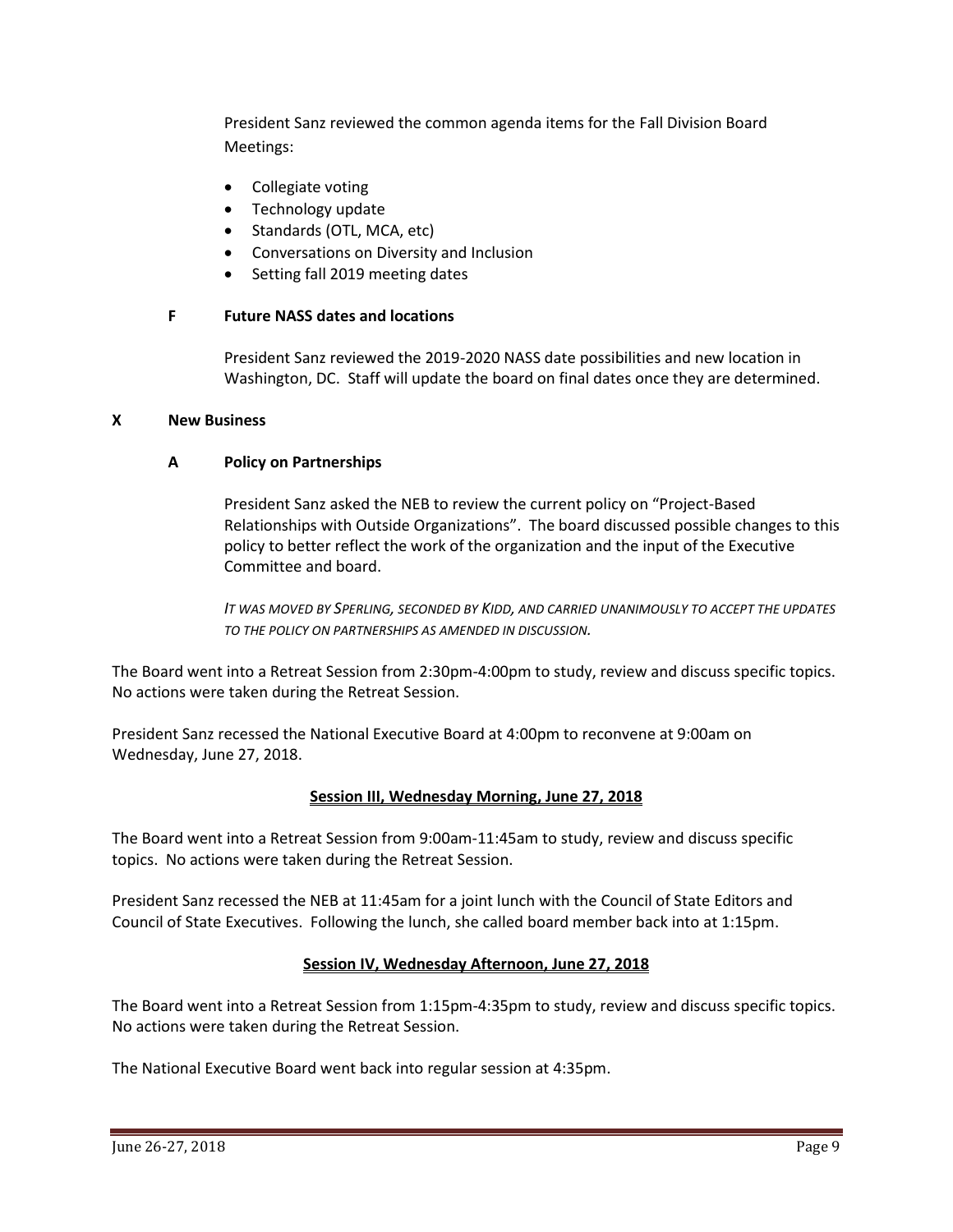*IT WAS MOVED BY SPERLING, SECONDED BY SANYER, AND CARRIED UNANIMOUSLY THAT STAFF PREPARE REVISIONS TO POLICIES REGARDING NEB PARTICIPATION, BY THIS SEPTEMBER'S NEB MEETING, TO REFLECT THAT ONCE ELECTED, OBSERVERS HAVE FULL ACCESS TO ALL MEETINGS, AND THAT THEY BE ABLE TO SPEAK AT ANY TIME AS ANY OTHER MEMBER.*

Regarding this motion, staff was directed to review the language called for with the organization's attorneys of record before presenting the revised policy to the board for possible adoption.

*IT WAS MOVED BY WOMACK, SECONDED BY EDDLEMAN, AND CARRIED UNANIMOUSLY TO REQUIRE THE EXECUTIVE DIRECTOR TO REPORT TO THE NEB ON THE FEEDBACK FROM THE STATE EXECUTIVE DIRECTORS ALONG WITH THE CURRENT STATUS OF TECHNOLOGY AND AN IMPLEMENTATION PLAN BY AUGUST 15, 2018.*

## **XI Adjournment**

*IT WAS MOVED BY SHEEHAN, SECONDED BY RAIBER, AND CARRIED UNANIMOUSLY TO ADJOURN THE NATIONAL EXECUTIVE BOARD MEETING ON WEDNESDAY, JUNE 27, 2018 AT 4:48PM.*

Respectfully Submitted,

Modue Bakeler

Mike Blakeslee, Executive Director/CEO and CEO

Summary and notes formally taken by Kim Henry, Executive Assistant to the Executive Director/CEO.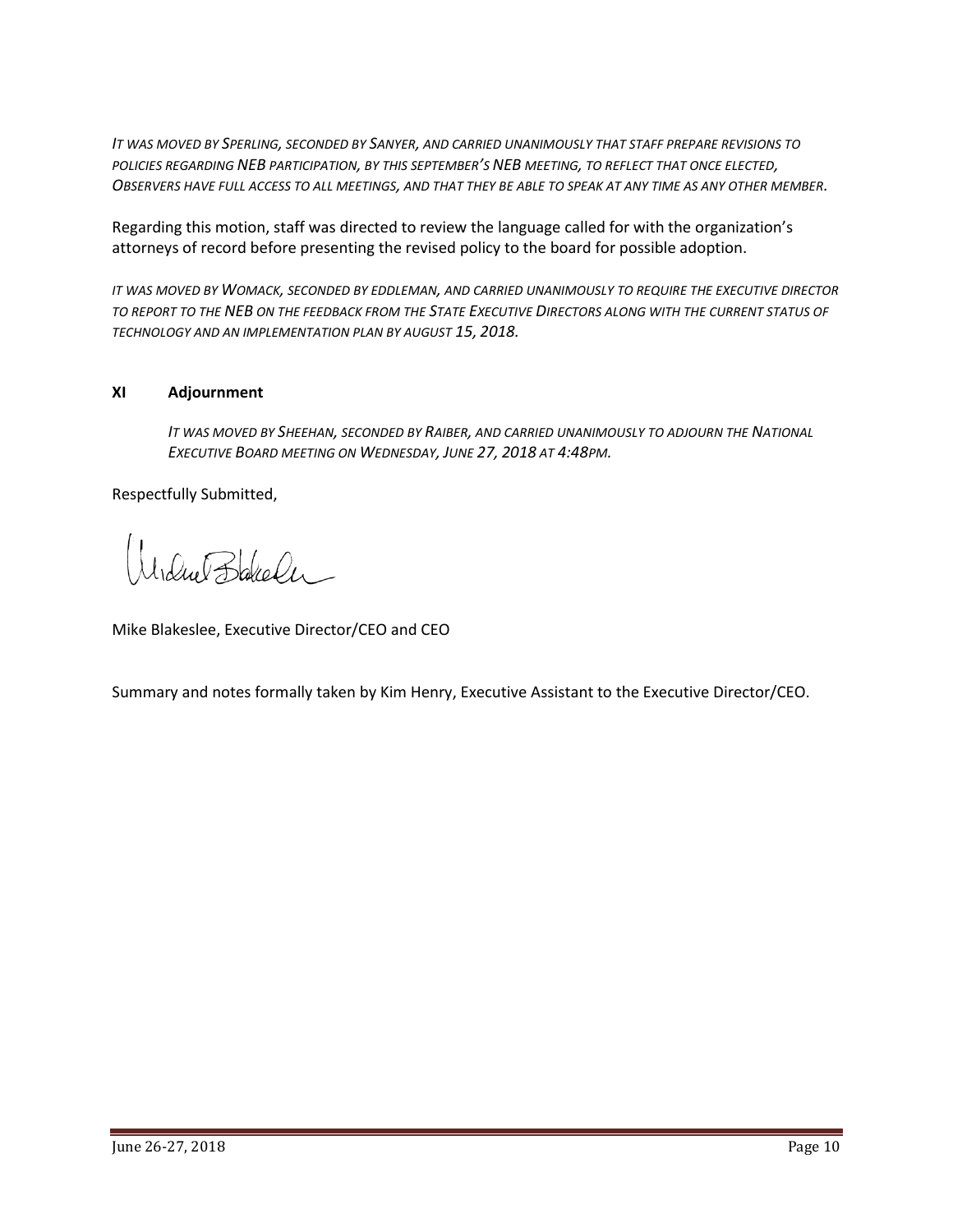Appendix A



## **National Executive Board Agenda Tysons Corner, Virginia June 26-27, 2018**

|    |         | Review & Adoption of Agenda<br>Confirm Interim Action:                                                                                                           |                                |                  |
|----|---------|------------------------------------------------------------------------------------------------------------------------------------------------------------------|--------------------------------|------------------|
|    |         | Minutes of the June May 22, 2018 NEB Meeting<br>$\bullet$<br>Confirm the Consent Agenda:                                                                         | Action<br>Consent              | Page 4<br>Page 4 |
|    |         | Approval of NAfME Council Appointments by Division<br>٠<br>Approval of NAfME Council Appointments -<br>$\bullet$                                                 |                                |                  |
|    |         | Members-At-Large<br>Approval of General Music Today Editorial Committee<br>$\bullet$<br>Appointments                                                             |                                |                  |
|    |         | Approval of SRME Executive Committee Appointments<br>$\bullet$                                                                                                   |                                |                  |
|    |         | Approval of JRME Associate Editor & Editorial Committee<br>$\bullet$<br>Appointments                                                                             |                                |                  |
|    |         | Approval of Update Editorial Committee Appointments<br>$\bullet$<br>Approval of SMTE Executive Committee Appointments<br>$\bullet$                               |                                |                  |
|    |         | Approval of JMTE Editorial Committee Appointments<br>$\bullet$                                                                                                   |                                |                  |
|    |         | Approval of Candidates for Southwestern Division President-Elect<br>$\bullet$<br>Approval of Position Statement: Advocacy and the Music<br>$\bullet$<br>Educator |                                |                  |
| II |         | <b>Executive Session</b>                                                                                                                                         |                                |                  |
|    |         | Financial, Budget, Personnel, and Program<br>Development Issues                                                                                                  | Discussion                     | Page 5           |
| Ш  | Reports |                                                                                                                                                                  |                                | Pages 6-60       |
|    | Α       | Report of Chair, Executive Committee<br>Adoption of 2018-2020 Budget (Appendix A)                                                                                | Discussion<br>Action           | Pages 6-13       |
|    |         | Update on Diversity, Equity, Inclusion and Access<br>$\bullet$<br><b>Update on Standards</b><br>$\bullet$                                                        | Informational<br>Informational |                  |
|    | B       | Report of Executive Director/CEO                                                                                                                                 | Discussion                     | Pages 14-28      |
|    |         | <b>Interim Management Report</b><br>٠                                                                                                                            | Informational                  | Pages 15-21      |
|    |         | Summary of Actions & Follow-up<br>$\bullet$                                                                                                                      | Informational                  | Pages 22-23      |
|    |         | Financial Reports & Budget Update<br>$\bullet$                                                                                                                   | Informational                  | Pages 24-25      |
|    |         | <b>Comparative Membership Report</b><br>$\bullet$                                                                                                                | Informational                  | Page 26          |
|    |         | Government Relations/Legislative Update<br>$\bullet$                                                                                                             | Informational                  |                  |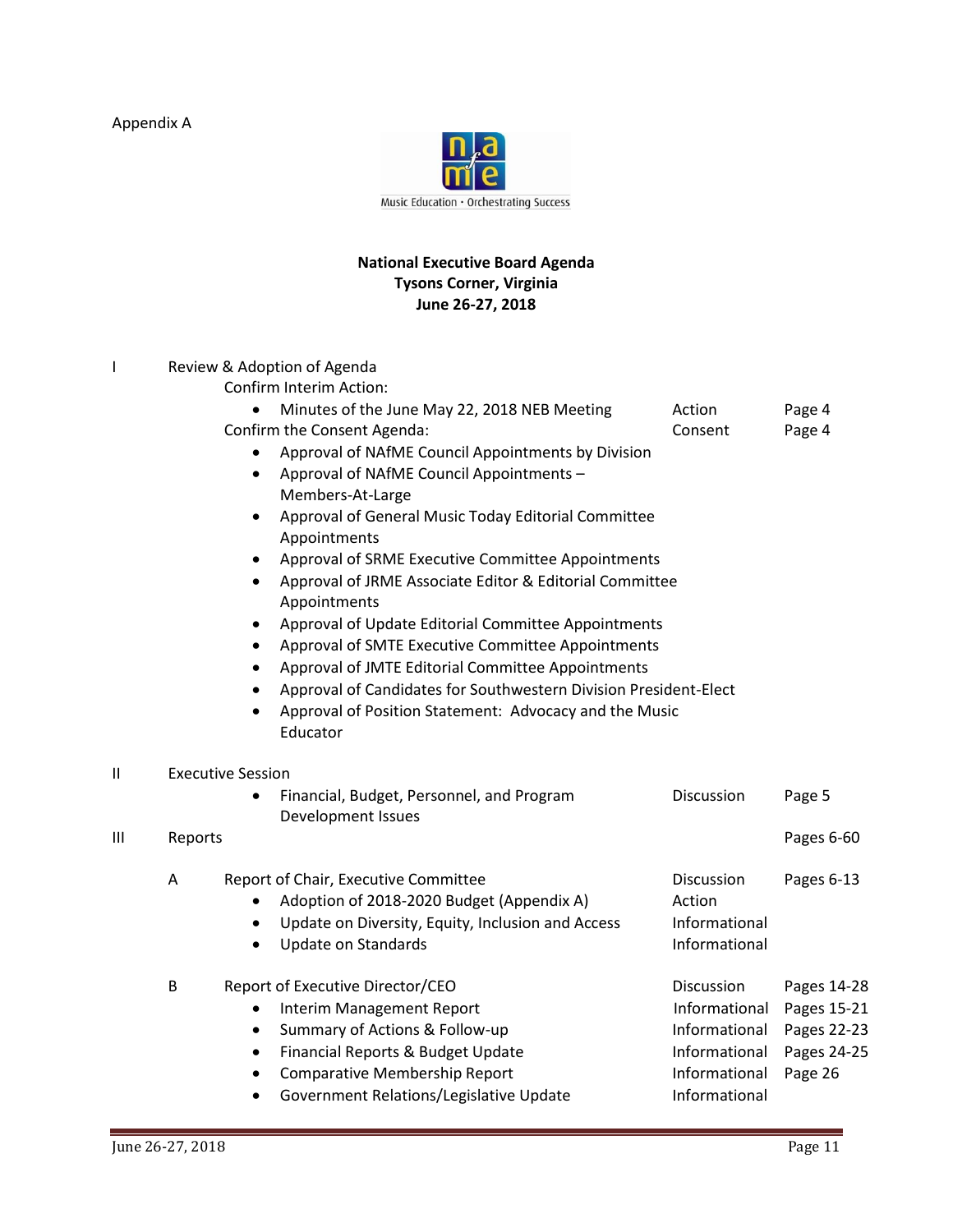|    |                                      | <b>Technology Update</b><br>$\bullet$<br><b>Building Update</b><br>NASS logistical overview                                                                                                                                                                                                                                                        | Informational<br>Informational<br>Informational                                                    | Pages 27-28                                                                                                                         |
|----|--------------------------------------|----------------------------------------------------------------------------------------------------------------------------------------------------------------------------------------------------------------------------------------------------------------------------------------------------------------------------------------------------|----------------------------------------------------------------------------------------------------|-------------------------------------------------------------------------------------------------------------------------------------|
|    | C                                    | <b>Foundation Update</b>                                                                                                                                                                                                                                                                                                                           | Informational                                                                                      | Page 29                                                                                                                             |
|    | D                                    | <b>Report on NAfME Elections</b><br><b>Voting Rates</b><br>Approval of Candidates for Southwestern Division<br>President-Elect                                                                                                                                                                                                                     | Informational<br>Consent                                                                           | Pages 30-37                                                                                                                         |
|    | E                                    | Report of Chair, Professional Development Committee<br>Update on 2018 Grapevine National Conference<br>Update on Combined 2020 Conference<br>$\bullet$<br>Update on All National Honors Ensembles<br>$\bullet$<br><b>USAAMB</b><br><b>Mentoring Update</b>                                                                                         | Informational<br>Informational<br>Informational<br>Informational<br>Informational<br>Informational | Page 38                                                                                                                             |
|    | F                                    | <b>Report of NEB Liaisons</b>                                                                                                                                                                                                                                                                                                                      | Informational                                                                                      | Pages 39-55                                                                                                                         |
|    | G                                    | Report of Chair, Position Statement Committee<br>Advocacy and the Music Educator                                                                                                                                                                                                                                                                   | Consent                                                                                            | Pages 56-59                                                                                                                         |
|    | H                                    | 2017 Annual Reports - Societies and Councils (Appendix B)                                                                                                                                                                                                                                                                                          | Informational                                                                                      | Page 60                                                                                                                             |
| IV | A<br>B<br>C<br>D<br>E<br>F<br>G<br>H | Appointments<br><b>Council Appointments by Division</b><br>Council Appointments - Members-At-Large<br><b>General Music Today Editorial Committee</b><br><b>SRME Executive Committee</b><br><b>JRME Editorial Committee</b><br><b>Update Editorial Committee</b><br><b>SMTE Executive Committee</b><br><b>JMTE Editorial Committee Appointments</b> | Consent<br>Consent<br>Consent<br>Consent<br>Consent<br>Consent<br>Consent<br>Consent<br>Consent    | Pages 61-126<br>Pages 61-83<br>Pages 84-98<br>Pages 99-117<br>Pages 118-121<br>Pages 122<br>Pages 123<br>Pages 124<br>Pages 125-126 |
| V  |                                      | Old Business                                                                                                                                                                                                                                                                                                                                       |                                                                                                    |                                                                                                                                     |
|    | A<br>B<br>C<br>D<br>E                | List of 2018 Fall Division Board Meeting Dates<br>List of 2019 Fall Division Board Meeting Dates<br>List of 2018-2020 NEB Meeting Dates<br>Updating Travel Matrix for 2018-2020<br>Common Agenda Items for Division Board Meetings<br><b>NASS 2018</b><br><b>Fall 2018</b>                                                                         | Informational<br>Informational<br>Informational<br>Informational<br>Discussion                     | Page 127<br>Page 128<br>Pages 129-132<br>Pages 133-137<br>Page 138                                                                  |
|    | F                                    | Future NASS dates and locations                                                                                                                                                                                                                                                                                                                    | Informational                                                                                      | Page 139                                                                                                                            |